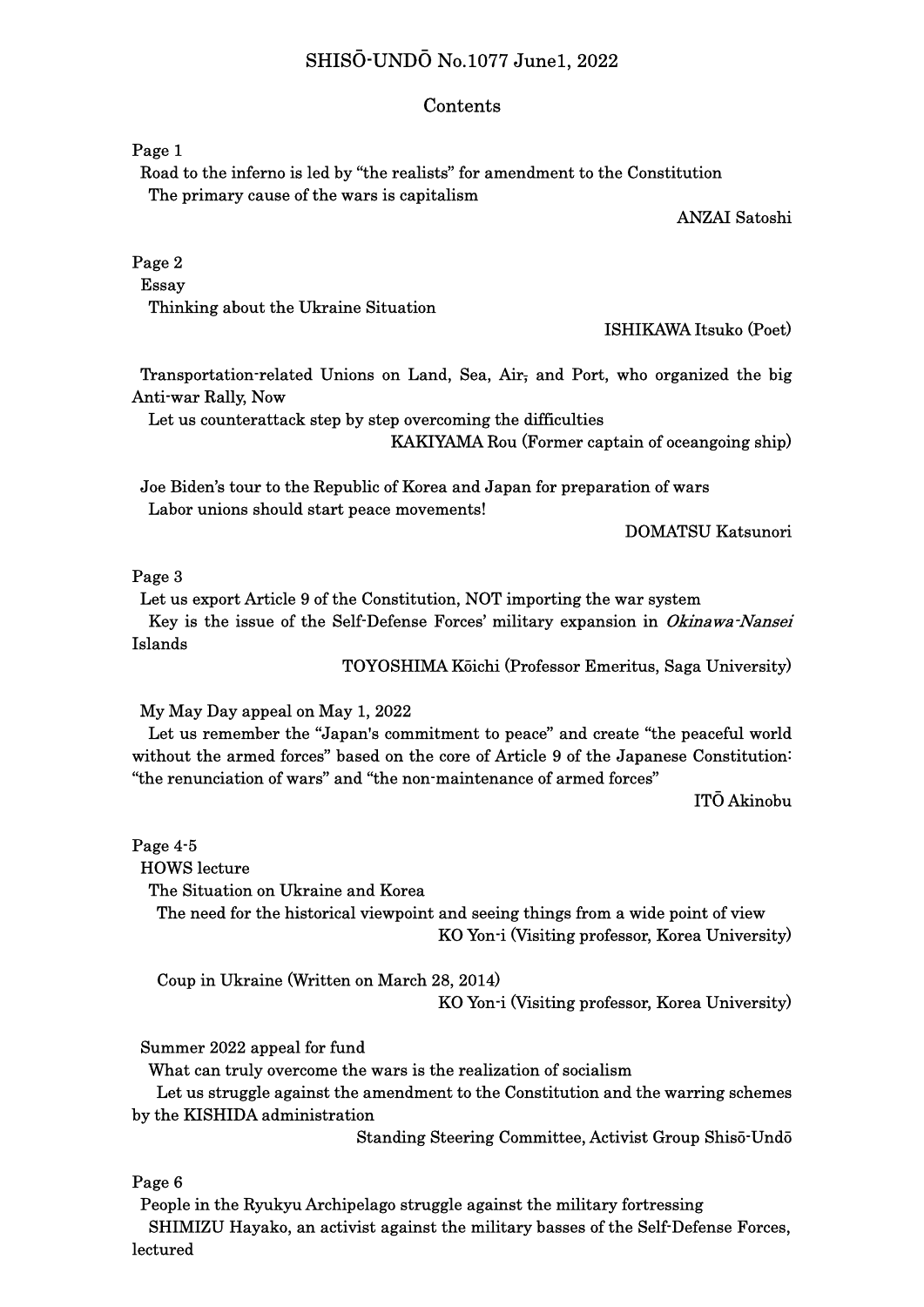MINAMIKAWA Jun

March at Ginza on May 15 questioning the reality of Okinawa on "the 50<sup>th</sup> Anniversary of the return to Japan"

YAMASHIRO Hiroji spoke clearly about the situation surrounding Okinawa ŌDATE Mayumi

 Message on the 50th Anniversary of the Okinawa's "return to Japan" on May 15 Kantō block of the Conference of anti-war one-tsubo landowners at Okinawa

Page 7

HOWS lecture

AKIRA Manato, reporter of "Ryukyu Shimpo" lectured

What is the reality of Okinawa at the 50<sup>th</sup> Anniversary of the "return to Japan" Summarized by TSUCHIDA Hiroki

Haiku (Japanese poetry)

TOYOSATO Tomoyuki

Book Guide

"Grief will not disappear -- Do NOT permit the sexual violence and murder by the U.S. soldiers" (Written by TAKASATO Suzuyo and edited by the Executive Committee of the April 29 Rally)

HINATA Yōko

## Page 8

 We denounce the spread of the myth of "the safety of the contaminated water to be released into the Ocean" through children!

TSUNODA Masashi (Joint representative, Peace Forum in Fukushima Prefecture)

Basics to face the radioactive contamination (31)

Investigation of the radioactive contamination at Iitate Village (1)

Dumping radioactivity to the environment and spreading the contamination (5)

 IMANAKA Tetsuji (Researcher, Institute for Integrated Radiation and Nuclear Science, Kyoto University)

Why I continue the trial for over 29 years

 After winning the rights of direct requests for the industrial accidents for the public workers

HAYAKAWA Yukiko (Branch of the 7th Middle School at Bunkyo Ward, Tokyo)

Movement activities guide

#### Page 9

Trip to Venezuela and Cuba (From April 9 to May 3, 2022)

 Solidarity with the defense of the Revolution and the struggle of the social construction

### MURAKAMI Rieko

Page 10-11 The Emperor's Histeria Poetry of the modern and contemporary ages (Lyric poetry)

AZATO Migeru